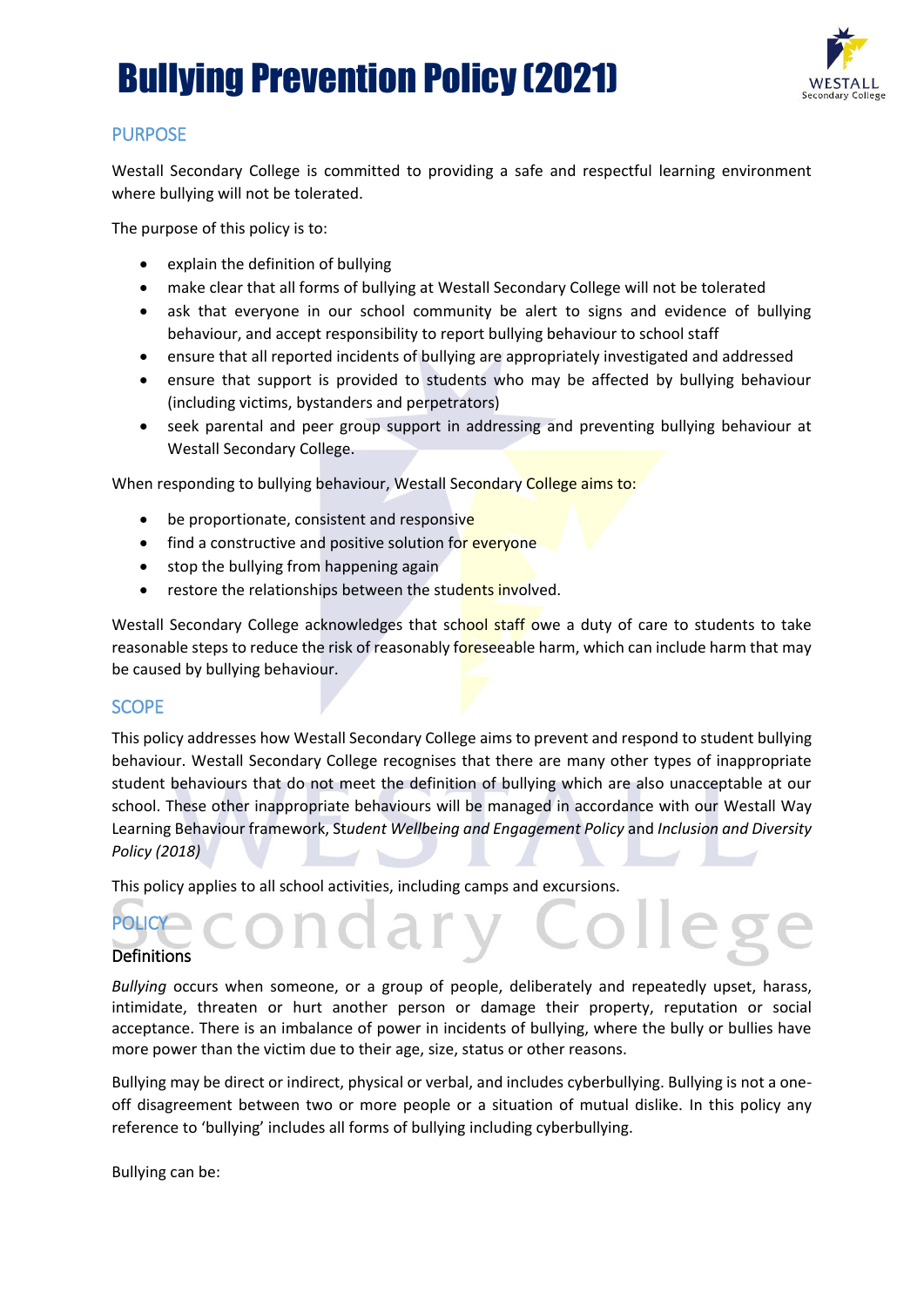

- 1. *direct physical bullying* e.g. hitting, tripping, and pushing or damaging property.
- 2. *direct verbal bullying* e.g. name calling, insults, homophobic or racist remarks, verbal abuse.
- 3. *indirect bullying* e.g. spreading rumours, playing nasty jokes to embarrass and humiliate, mimicking, encouraging others to socially exclude a person and/or damaging a person's social reputation or social acceptance.

*Harassment* can also constitute bullying if it amounts to a pattern of behaviour or course of conduct towards another person that is demeaning, offensive or intimidating to a person.

*Cyberbullying* is direct or indirect bullying behaviours using digital technology. For example via a mobile phone, tablets, computers, chat rooms, email, social media, etc. It can be verbal, written or include use of images, video and/or audio.

#### **Other distressing behaviours**

Many distressing behaviours may not constitute bullying even though they are unpleasant. Students who are involved in or who witness any distressing behaviours should report their concerns to school staff and our school will follow the Westall Way Learning Behaviour framework to support those involved to work towards a resolution. *Mutual conflict* involves an argument or disagreement between people with no imbalance of power. In incidents of mutual conflict, generally, both parties are upset and usually both want a resolution to the issue. Unresolved mutual conflict can develop into bullying if one of the parties targets the other repeatedly in retaliation.

*Social rejection or dislike* is not bullying unless it involves deliberate and repeated attempts to cause distress, exclude or create dislike by others.

*Single-episode acts* of harassment, nastiness or physical aggression are not the same as bullying. If someone is verbally abused or pushed on one occasion, they are not being bullied. Harassment, nastiness or physical aggression that is directed towards many different people is not the same as bullying. However, single episodes of harassment, nastiness or physical aggression are not acceptable behaviours at our school.

*Harassment* is language or actions that are demeaning, offensive or intimidating to a person. It can take many forms, including sexual harassment and disability harassment. Further information about these two forms of harassment, including definitions, is set out in our Inclusion and Diversity Policy. Harassment of any kind will not be tolerated at Westall Secondary College and may have serious consequences for students engaging in this behaviour. Westall Secondary College will use its Student Wellbeing and Engagement Policy to guide a response to students demonstrating harassing behaviour, unless the behaviour also constitutes bullying, in which case the behaviour will be managed in accordance with this Bullying Prevention Policy.

### BULLYING PREVENTION

Westall Secondary College has a number of programs and strategies in place to build a positive and inclusive school culture. We strive to foster a school culture that prevents bullying behaviour by modelling and encouraging behaviour that demonstrates acceptance, kindness and respect.

Bullying prevention at Westall Secondary College is proactive and is supported by research that indicates that a whole school, multifaceted approach is the most effect way to prevent and address bullying. At our school: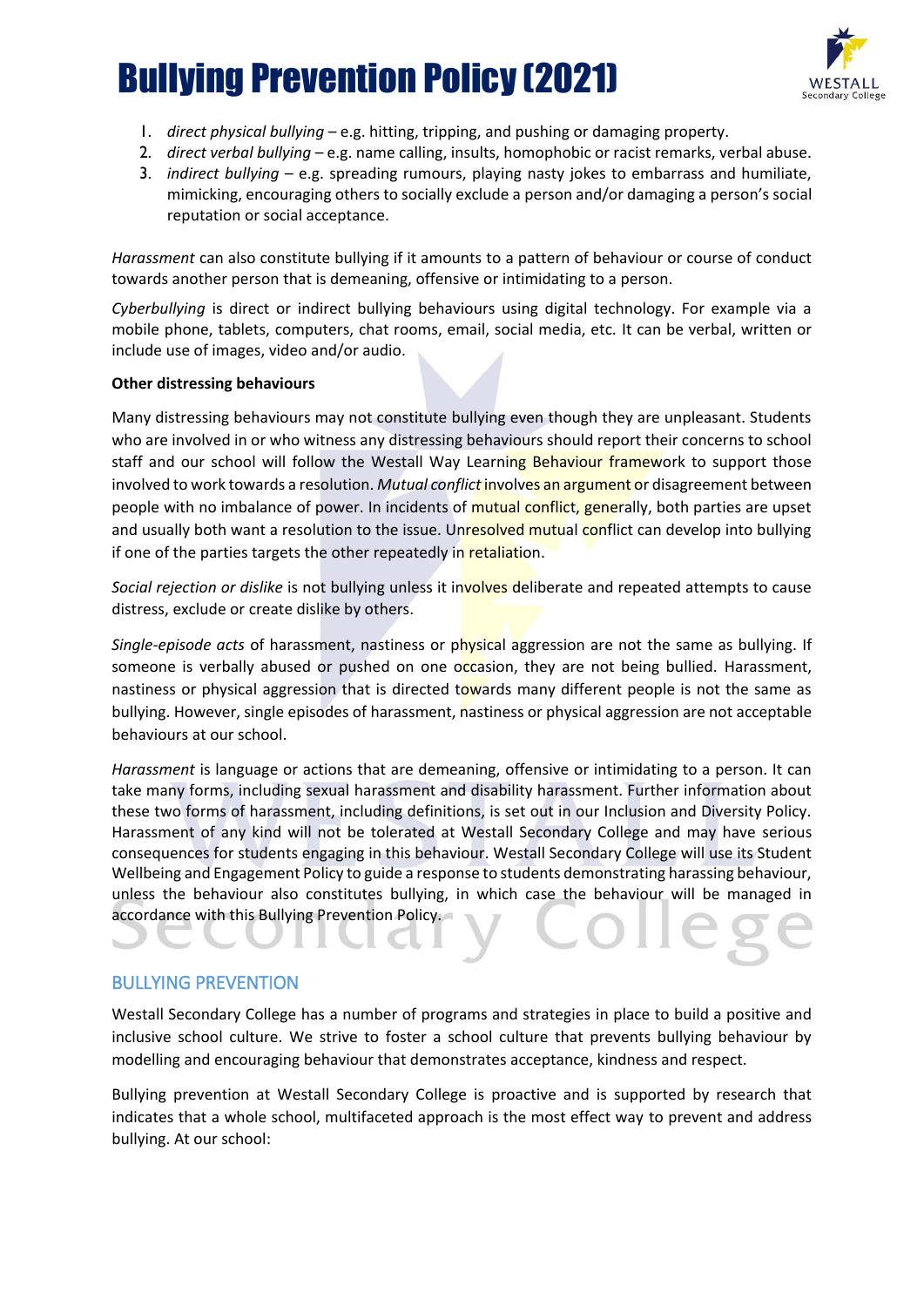

- We have a positive school environment that provides safety, security and support for students and promotes positive relationships and wellbeing.
- We strive to build strong partnerships between the school, families and the broader community that means all members work together to ensure the safety of students.
- Teachers are encouraged to incorporate classroom management strategies that discourage bullying and promote positive behaviour.
- A range of year level incursions and programs are planned for each year to raise awareness about bullying and its impacts.
- In the classroom, our social and emotional learning curriculum teaches students what constitutes bullying and how to respond to bullying behaviour assertively. This promotes resilience, assertiveness, conflict resolution and problem solving.
- The Peer Support Program and the Peer Mediation program encourage positive relationships between students in different year levels. We seek to empower students to be confident communicators and to resolve conflict in a non-aggressive and constructive way.
- Students are encouraged to look out for each other and to talk to teachers and older peers about any bullying they have experienced or witnessed.
- We participate in the National Day of Action Against Bullying and Violence.

For further information about our engagement and wellbeing initiatives, please see our *Student Wellbeing and Engagement* policy.

#### INCIDENT RESPONSE

#### Reporting concerns to Westall Secondary College

Bullying complaints will be taken seriously and responded to sensitively at our school.

Students who may be experiencing bullying behaviour, or students who have witnessed bullying behaviour, are encouraged to report their concerns to school staff as soon as possible.

In most circumstances, we encourage students to speak to their relevant Year Level Coordinator at Year 7-12. However, students are welcome to discuss their concerns with any trusted member of staff including teachers and the Student Wellbeing Coordinator.

Parents or carers who may develop concerns that their child is involved in, or has witnessed bullying behaviour at Westall Secondary College should contact the relevant Year Level Coordinator on 9546 3233.

Our ability to effectively reduce and eliminate bullying behaviour is greatly affected by students and/or parents and carers reporting concerning behaviour as soon as possible, so that the responses implemented by Westall Secondary College are timely and appropriate in the circumstances.

#### Investigations

When notified of alleged bullying behaviour, school staff are required to:

- 1. record the details of the allegations in a Compass Chronicle entry outlining the details of the alleged issue/incident, action taken and action required.
- 2. inform the relevant Year Level Coordinator in person, in addition to the Compass Chronicle entry.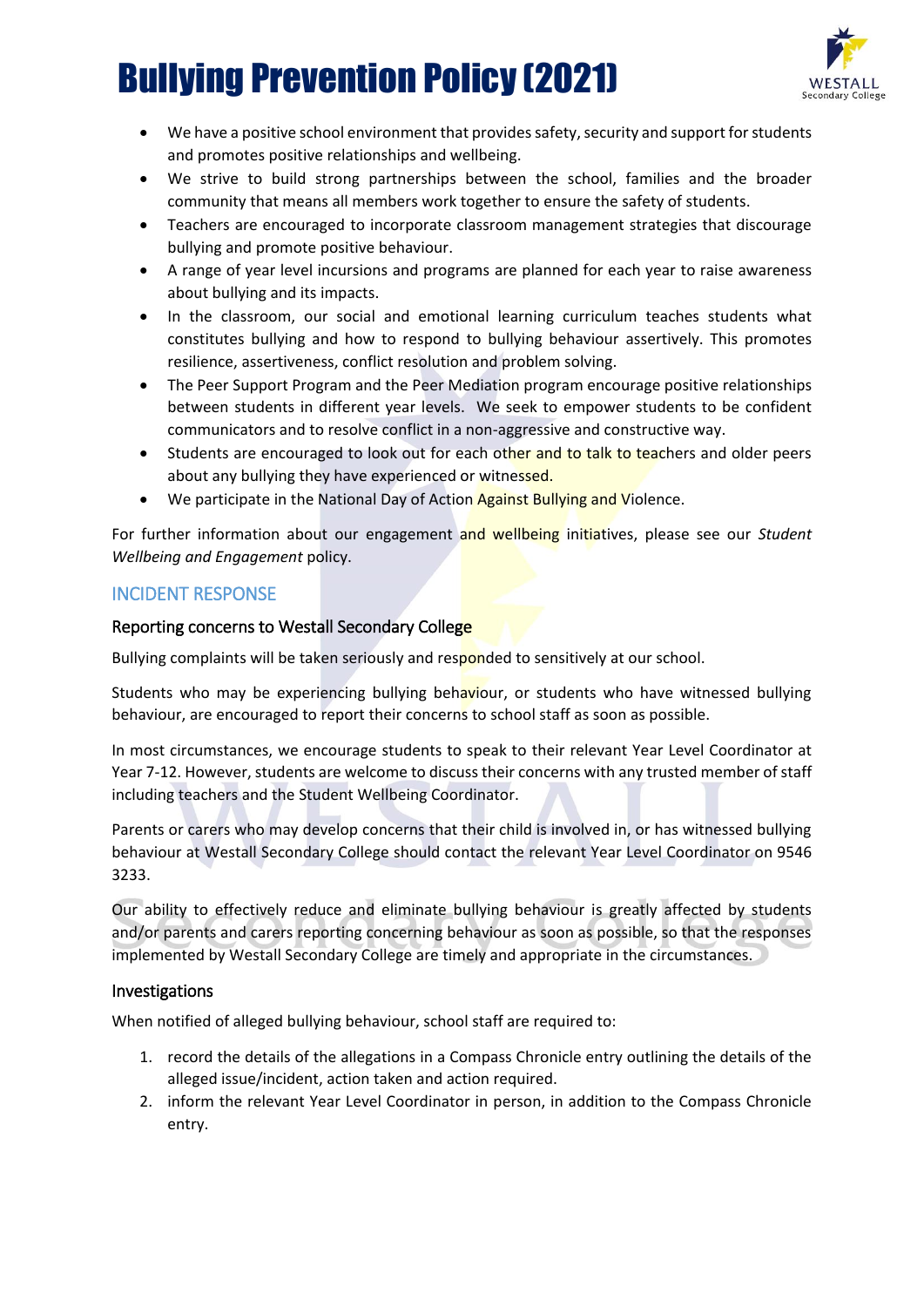

The Year Level Coordinator and/or the Sub school Director of Learning are responsible for investigating allegations of bullying in a timely and sensitive manner. To appropriately investigate an allegation of bullying, the Year Level Coordinator and/or the Sub school Director of Learning may:

- speak to the students involved in the allegations, including the victim/s, the alleged perpetrator/s and any witnesses to the incidents
- speak to the parents of the students involved
- speak to the teachers of the students involved
- take detailed notes of all discussions for future reference
- obtain written statements from all or any of the above.

All communications with the Year Level Coordinator and/or the Sub school Director of Learning in the course of investigating an allegation of bullying will be managed sensitively. Investigations will be completed as quickly as possible to allow for the behaviours to be addressed in a timely manner.

The objective of completing a thorough investigation into the circumstances of alleged bullying behaviour is to determine the nature of the conduct and the students involved. A thorough understanding of the alleged bullying will inform staff about how to most effectively implement an appropriate response to that behaviour.

Serious bullying, including serious cyberbullying, is a criminal offence and may be referred to Victoria Police. For more information, see: [Brodie's Law.](http://www.education.vic.gov.au/about/programs/bullystoppers/Pages/advicesheetbrodieslaw.aspx)

### Responses to bullying behaviours

When Year Level Coordinator and/or the Sub school Director of Learning has sufficient information to understand the circumstances of the alleged bullying and the students involved, a number of strategies may be implemented to address the behaviour and support affected students in consultation with the Principal Class, Student Wellbeing Coordinator and SSSO if required.

There are a number of factors that will be considered when determining the most appropriate response to the behaviour. When making a decision about how to respond to bullying behaviour, Westall Secondary College will consider:  $\Box$ 

- the age and maturity of the students involved
- the severity and frequency of the bullying, and the impact it has had on the victim student
- whether the perpetrator student or students have displayed similar behaviour before
- whether the bullying took place in a group or one-to-one context
- whether the perpetrator demonstrates insight or remorse for their behaviour
- the alleged motive of the behaviour, including any element of provocation.

The Year Level Coordinator and/or the Sub school Director of Learning may implement all, or some of the following responses to bullying behaviours:

- Offer counselling support to the victim student or students, including referral to Student Wellbeing Coordinator.
- Offer counselling support to the perpetrator student or students, including referral to Student Wellbeing Coordinator.
- Offer counselling support to affected students, including witnesses and/or friends of the victim student, including referral to Student Wellbeing Coordinator.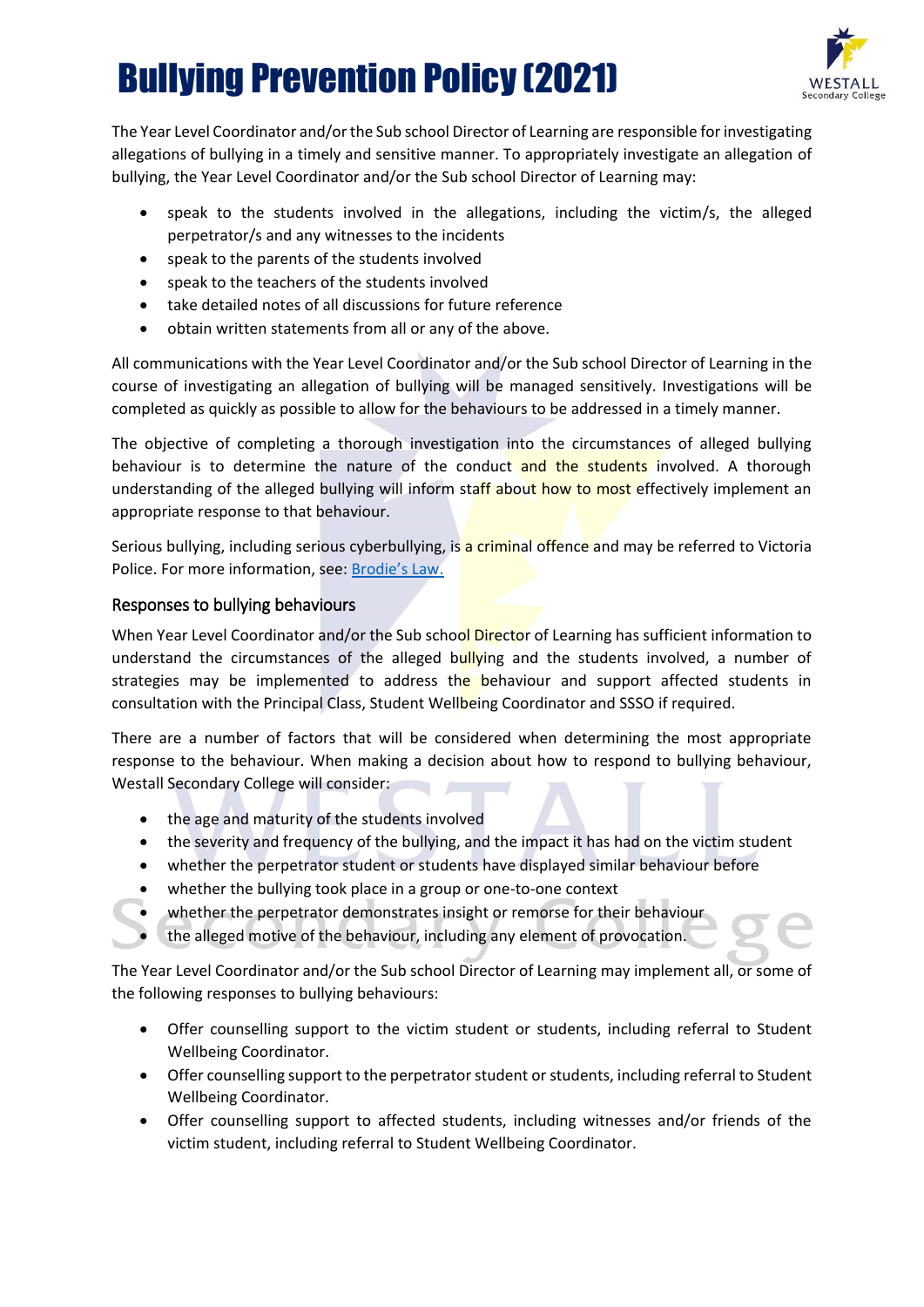

- Facilitate a restorative practice meeting with all or some of the students involved. The objective of restorative practice is to repair relationships that have been damaged by bringing about a sense of remorse and restorative action on the part of the person who has bullied someone and forgiveness by the person who has been bullied.
- Facilitate a mediation between some or all of the students involved to help to encourage students to take responsibility for their behaviour and explore underlying reasons for conflict or grievance. Mediation is only suitable if all students are involved voluntarily and demonstrate a willingness to engage in the mediation process.
- Facilitate a process using the Support Group Method, involving the victim student(s), the perpetrator students and a group of students who are likely to be supportive of the victim(s).
- Implement a Method of Shared Concern process with all students involved in the bullying.
- Implement disciplinary consequences for the perpetrator students, which may include removal of privileges, detention, suspension and/or expulsion consistent with our Student Wellbeing and Engagement policy, the Ministerial Order on Suspensions and Expulsions and any other relevant Department policy.
- Facilitate a Student Support Group meeting and/or Behaviour Support Plan for affected students.
- Prepare a Safety Management Plan restricting contact between victim and perpetrator students.
- Provide discussion and/or mentoring for different social and emotional learning competencies of the students involved, including Resilience Project activities and group wellbeing training.
- Monitor the behaviour of the students involved for an appropriate time and take follow up action if necessary.
- Implement year group targeted strategies to reinforce positive behaviours, adopting and reinforcing the Westall way Learning Behaviours Framework.

The Year Level Coordinator is responsible for maintaining up to date records of the investigation of and responses to bullying behaviour.

Westall Secondary College understands the importance of monitoring and following up on the progress of students who have been involved in or affected by bullying behaviour. Where appropriate, school staff will also endeavour to provide parents and carers with updates on the management of bullying incidents.

### **COMMUNICATION**

This policy will be communicated to our school community in the following ways:

- Available publicly on our school's website
- Included in staff induction processes
- Included in our staff handbook/manual and on Compass

### FURTHER INFORMATION AND RESOURCES

This policy should be read in conjunction with the following school policies

- Statement of Values and School Philosophy
- Student Wellbeing and Engagement Policy
- Parent Complaints policy
- Duty of Care Policy